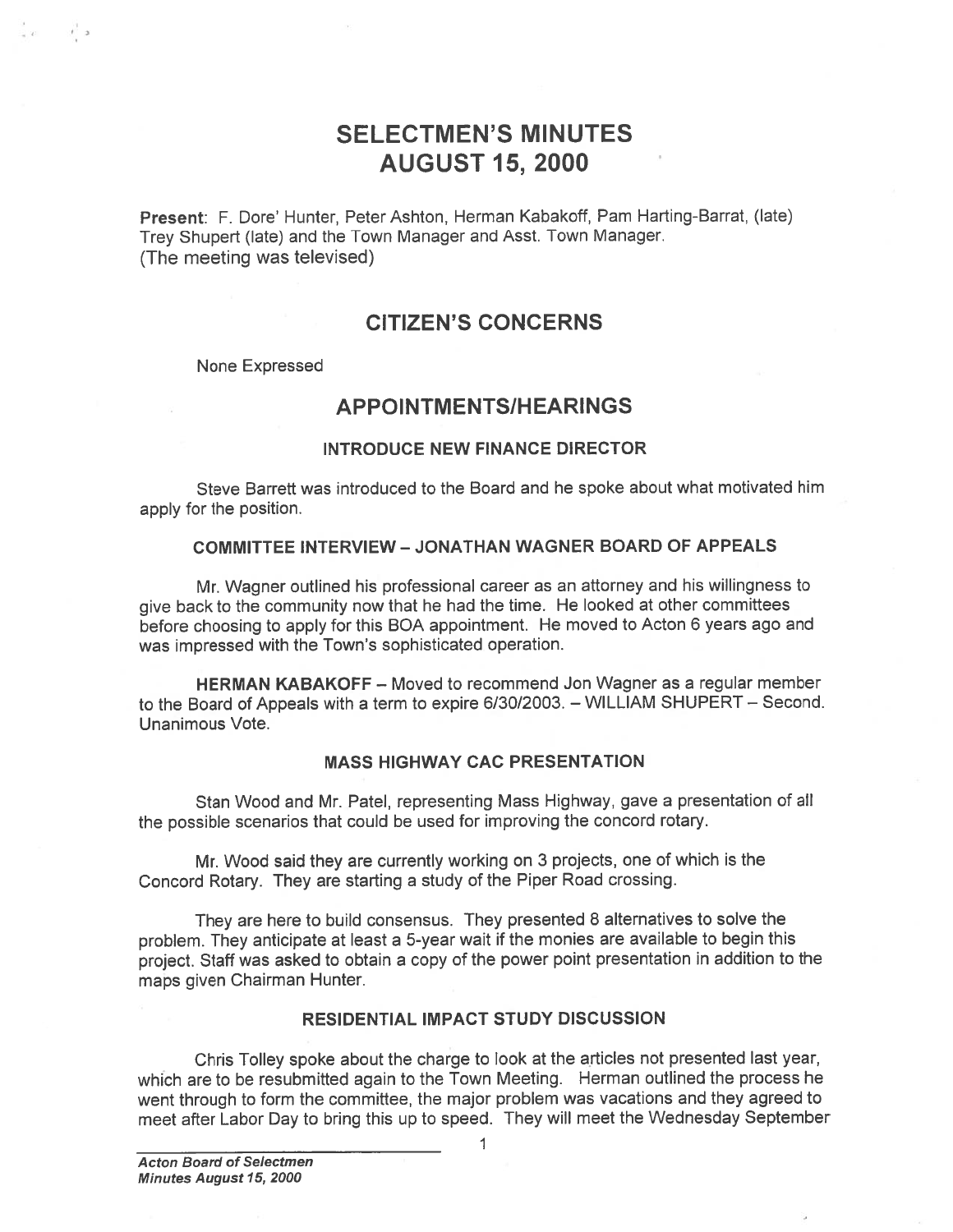6<sup>th</sup>. They will be looking at John Mullin's model as well as any others they might want to review.

Dore' and Peter said that unless we can ge<sup>t</sup> <sup>a</sup> mode, and consensus that is reasonable it will continue to be debated. It needs to be decided if <sup>a</sup> consultant can reach <sup>a</sup> plan with consensus.

### ROBBINS MILLS

Mr. Hunter read the two memos about the status of the Carlisle Road Land. The Manager reported that the owner is intending to submit <sup>a</sup> subdivision <sup>p</sup>lan. He also notified Assessors that he would be taking the land out of it tax restrictions.

### NEWTON ROAD SIDEWALK -

Mr. Smith and Ms. Owen, owners of the property would like <sup>a</sup> compromise and would like to pu<sup>t</sup> the hedge <sup>4</sup> or five feet back and would ask that the sidewalk pu<sup>t</sup> in at the street with no green belt. They explained that the property has little distance to the street and they had installed the hedge to protect their children when they <sup>p</sup>layed in the front yard

Herman felt they made <sup>a</sup> good case for relocating the hedge. He looked at the property and agrees that the moving of the hedge would be satisfactory.

HERMAN KABAKOFF -Moved that we accep<sup>t</sup> offer of comprise to move their hedge back to allow the construction of <sup>a</sup> the full five foot sidewalk from the street. And that they take steps to ensure that the hedge does not impede with the sidewalk use. DORE' HUNTER -Second. UNANIMOUS VOTE

## SELECTMEN'S BUSINESS

SITE PLAN ASSIGNMENT - BROOKSIDE/DIDUCA - Trey will be assigned with Peter as second chair.

SEWER ITEMS FOR DISCUSSION- Dore' wanted to discuss several issues regarding the Board of Selectmen acting as Sewer Commissioners as well as other issues. Peter felt we should also look at combing water/sewer and public works departments. Dore' suggested we polish up the regulations for the next Annual Town Meeting. Dore' feels we should change the name of the SAC and seemed to be <sup>a</sup> politically good idea to reflect that they will be overseeing the Water Resources Management Study. He also wants to redefine their role. Don is to bring <sup>a</sup> repor<sup>t</sup> back to the Board about the wording of the contract.  $\mathbf{S}^{\text{th}}$ . They will be looking at John Mullin's<br>
review.<br>
Dore' and Peter said that unless<br>
reasonable it will continue to be debate<br>
a plan with consensus.<br>
RO<br>
Mr. Hunter read the two memos<br>
Manager reported that

RE-ENGINEERING DISCUSSION — The board discussed shared services — Trey noted that we have <sup>a</sup> shared service committee and we will ge<sup>t</sup> their ideas. Don noted that Danvers is <sup>a</sup> community, which has moved forward in this area quite successfully, and he feels that the Manager Wayne Marquis is an invaluable resource.

NEWSC — Things changed with regard to the program. Peter feels that we should revisit it

 $I^*$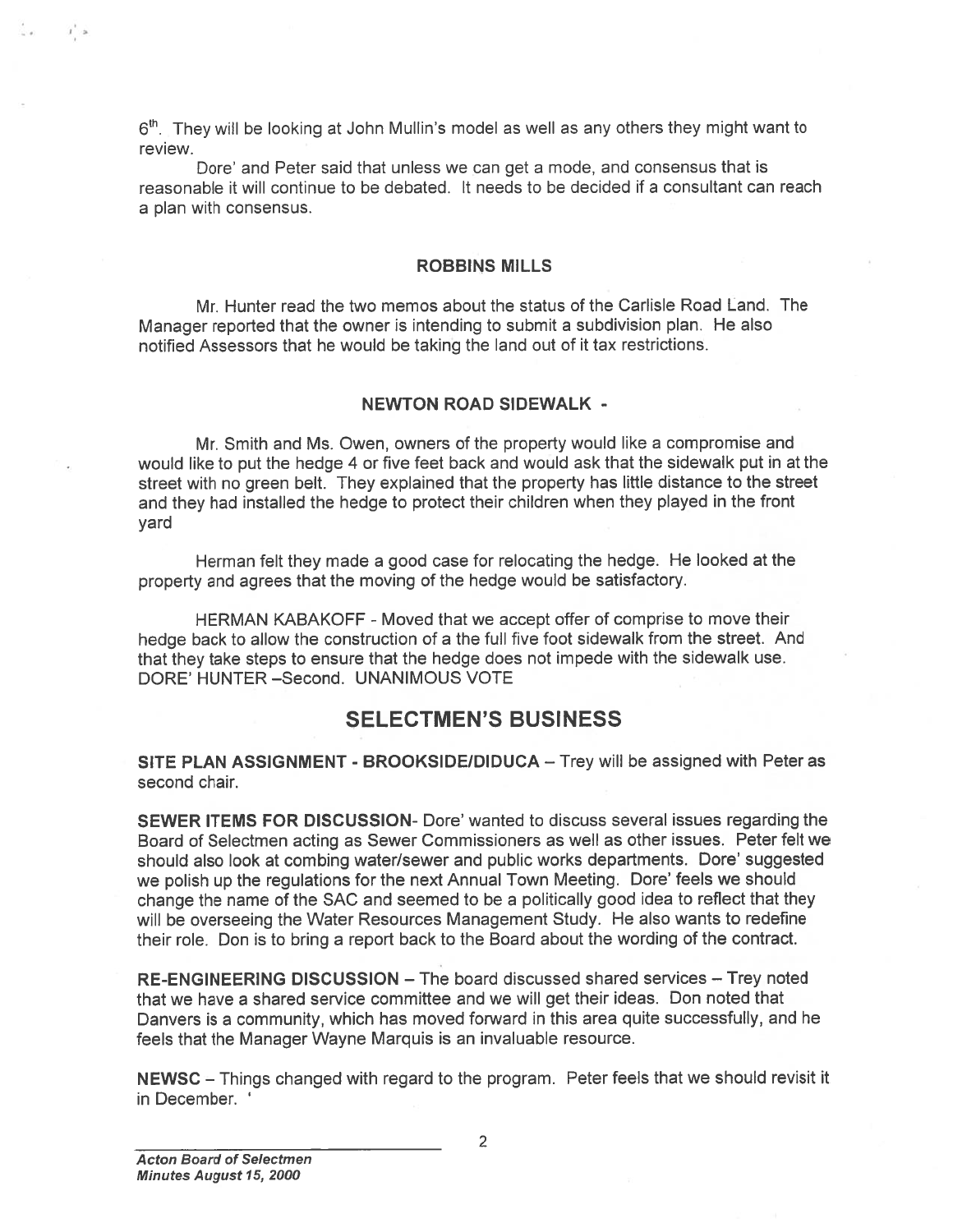Heath Insurance Trust. - Harvard has a 40% increase and BC/BS discounts negotiated and John is currently working with Bc/Bs on this matter.

JTAC has been formed will meet again to discuss and develop plans to do joint training.

Hours of Operation- No action taken

Internet — Moving forward, limited by strike

Book Club — Already <sup>a</sup> Library Program

Street Lights — Implemented

்க ட்ச

Community!Recreation — Put on table and on back burner

Outsourcing — Water District participation would require Legislation.

Full Cost Accounting — All revolving and enterprise funds in FY <sup>2002</sup> with exception of Recreation will begin.

John outlined quick hits.

Dote' asked Don and John to distil the list and forward to Fin Com, Water District.

HOUSING AUTHORITY FEE WAIVER- This is a revolving account – PETER ASTON Moved to gran<sup>t</sup> the Waiver. TREY SHUPERT — Second. UNANIMOUS VOTE

MIDDLESEX COUNTY SELECTMEN'S ASSOCIATION - HERMAN KABAKOFF — Moved to disband. PETER ASHTON — Second. UNANIMOUS VOTE.

BOARD OF HEALTH NURSING FEES - PAM HARTING-BARRAT — Moved to approve the increases and changes. TREY SHUPERT — Second. 4-1 Herman No. If excess usage problems are seen we will revisit the schedule.

TOWN MANAGER'S ANNUAL REVIEW- Herman prepared the job performance for Don. The grades range from one being poor and <sup>5</sup> exceeds. There are seven categories. Total is <sup>34</sup> points out of 35. PETER MOVED TO ACCEPT THIS REVIEW with the contract being extended another year. TREY SHUPERT — Second. UNANIMOUS VOTE. HERMAN Kabakoff — Moved we increment <sup>a</sup> 5% increase for the Manager that would set his salary at \$120,750. TREY SHUPERT - Second. UNANIMOUS VOTE.

BENNETT- REPORT - Police Chief Response. Dore' wanted to commend Chief Widmayer for his goo<sup>d</sup> work on the Bennett Report response, this confirmed why we hired him as the permanen<sup>t</sup> chief.

MOSQUITO CONTROL — Peter asked if we wanted to pu<sup>t</sup> an article on for outside spraying. It was noted that it is now too late for this year.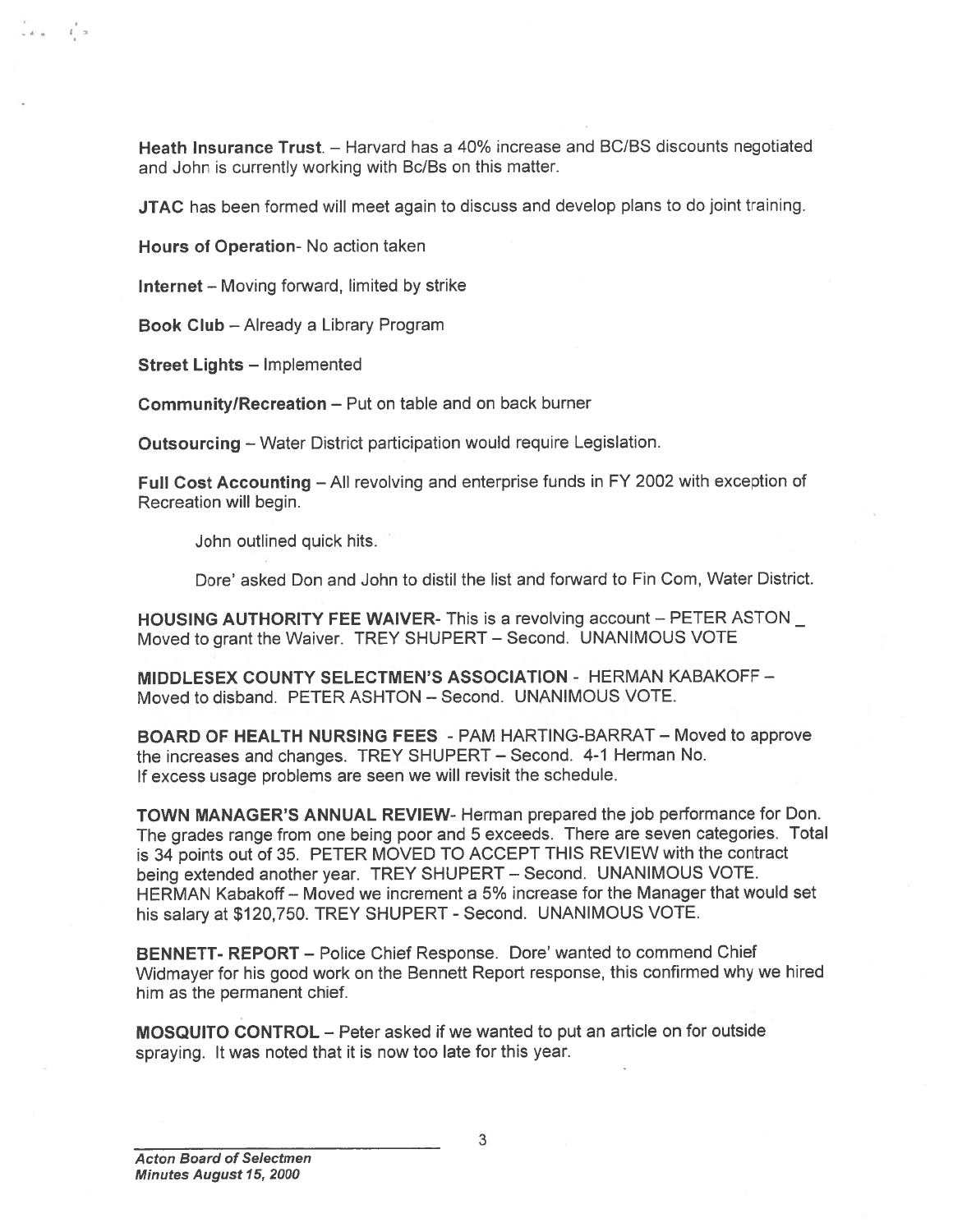## CONSENT

## TREY SHUPERT - Moved to approve — PETER ASHTON -Second. UNANIMOUS VOTE. Hold minutes

### TOWN MANAGER'S REPORT

Banner Request- Don felt we need to ge<sup>t</sup> the word out about Special Town Meeting and the Special Election. PAM HARTING-BARRAT Moved to Bump the previously approve<sup>d</sup> UNANIMOUS VOTE.

banners for placement of the Town's Banners. PETER ASHTON – Second.<br>UNANIMOUS VOTE.<br>Clerk also large the Clerk and the Clerk and the Clerk and the Clerk and the Clerk of the Clerk and the Clerk of the Clerk of the Clerk o Clerk

Date

 $\bigwedge_{\mathcal{M}}$ 

Christine Jo

 $\mathbf{I}$ .  $\mathbf{B}$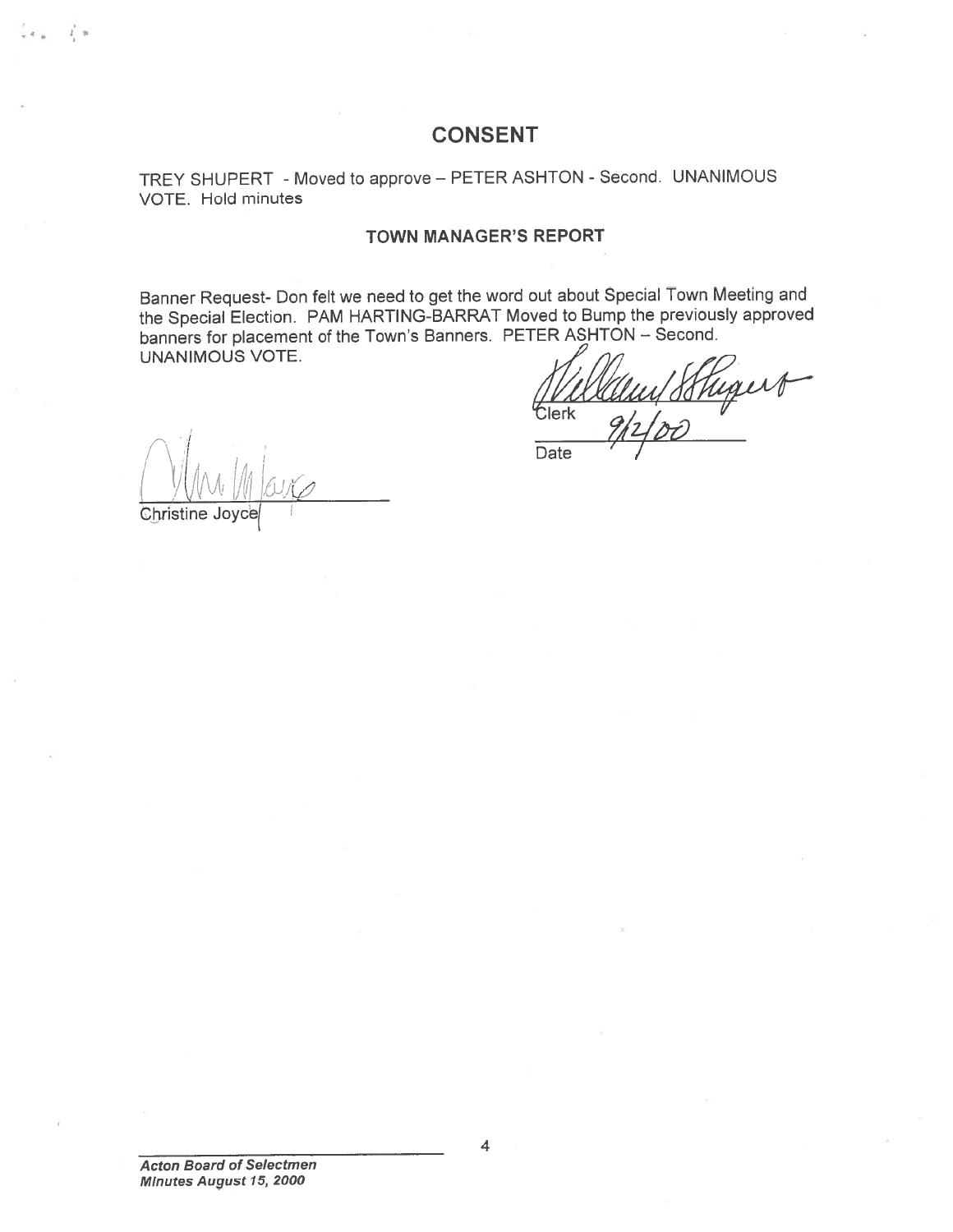August 11,2000

TO: Board of Selectmen

 $28 - 28$ 

FROM: F. Dore' Hunter, Chairman

SUBJECT: Selectmen's Report

# AGENDA

## August 15, 2000 7:30 P.M. in Room 204

## I. CITIZEN'S CONCERNS

## II. PUBLIC HEARINGS & APPOINTMENTS

- 1. 7:31 INTRODUCE NEW FINANCE DIRECTOR, STEVE BARRETT
- 2. 7:33 COMMITTEE INTERVIEW JONATHAN WAGNER BOARD OF APPEALS Enclosed <sup>p</sup>lease find Mr. Wagner's Citizens Resource Sheet with VCC comment for Board action.
- 3. 7:35 MASS HIGHWAY CAC PRESENTATION Mr. Stanley Wood of Mass Highway will be presenting the latest CAC plans to the Board.
- 4. 8:00 RESIDENTIAL IMPACT STUDY DISCUSSION Planning Board Representatives will be presen<sup>t</sup> to discuss this study.

5. 8:15 ROBBINS MILL DISCUSSION - Enclosed please find <sup>a</sup> memo from the Town Manager for Board consideration.

6. 8:45 NEWTOWN ROAD SIDEWALK – Enclosed please find material in the subject regard.

### III. SELECTMEN'S BUSINESS

7. SITE PLAN ASSIGNMENT BROOKSIDE/DIDUCA- Enclosed please find materials in this regard.

8. SEWER ITEMS FOR DISCUSSION - Enclosed please find a memo from the Town Manager in this regard.

9. RE-ENGINEERING DISCUSSION — Enclosed please find <sup>a</sup> memo from the Town Manager in this regard.

10. REQUEST FROM THE HOUSING AUTHORITY FOR FEE WAIVER — Enclosed <sup>p</sup>lease find <sup>a</sup> reques<sup>t</sup> and staff comment for Board discussion.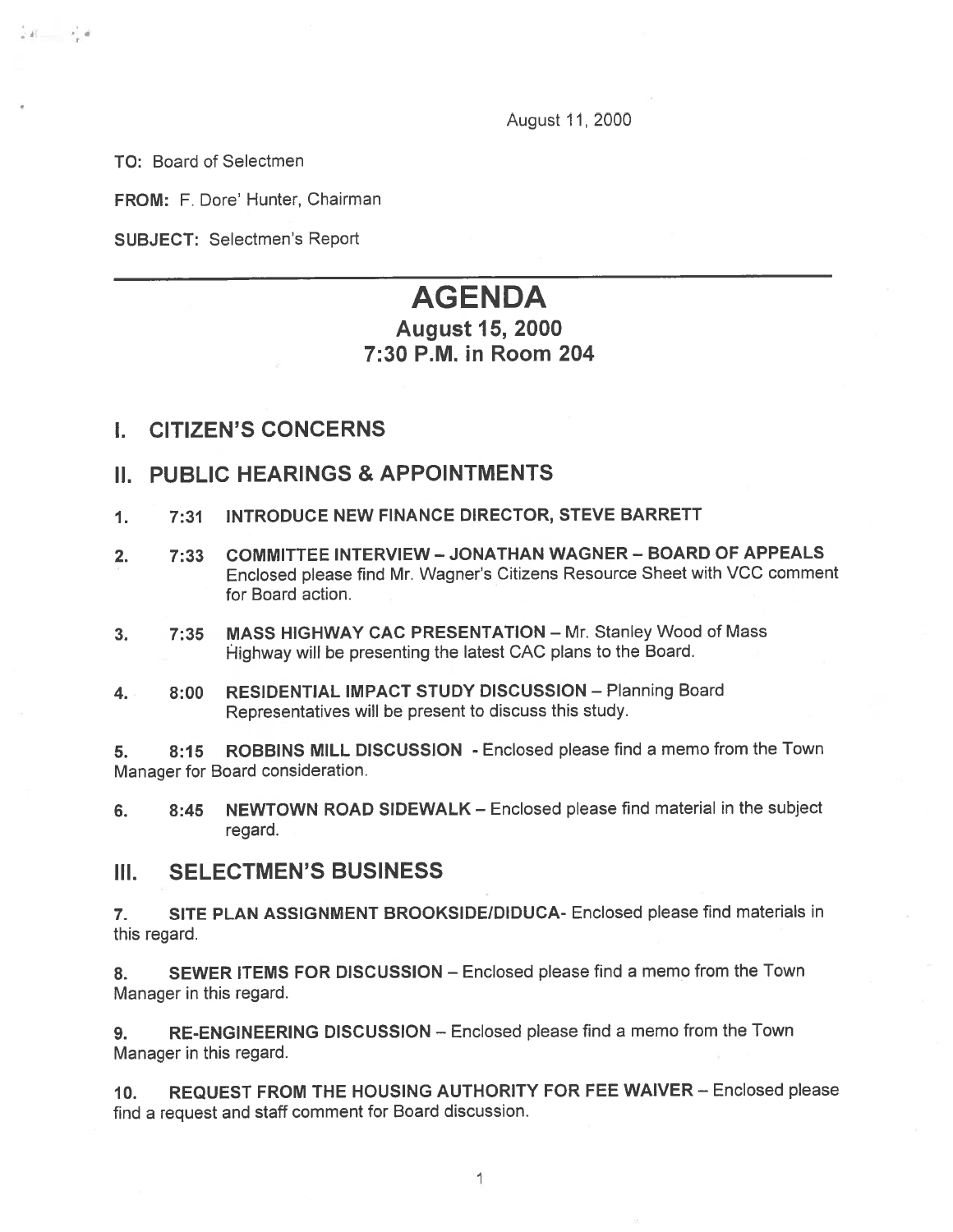11. MIDDLESEX COUNTY SELECTMEN'S ASSOCIATION - Enclosed please find correspondence regarding the future of MCSA for Board action.

12. BOARD OF HEALTH NURSING FEES — Enclosed <sup>p</sup>lease find <sup>a</sup> reques<sup>t</sup> from the Health Director for modification of current fees for Board discussion.

13. TOWN MANAGER'S ANNUAL REVIEW - Selectman Kabakoff will report in this regard.

14. OTHER BUSINESS

 $\frac{1}{4}$  and  $\frac{1}{4}$  and  $\frac{1}{4}$ 

## IV CONSENT AGENDA

- 15. ACCEPT MINUTES Enclosed <sup>p</sup>lease find minutes of June <sup>6</sup> and <sup>20</sup> for Board acceptance.
- 16. ACCEPT GIFT Enclosed <sup>p</sup>lease find <sup>a</sup> reques<sup>t</sup> for acceptance of <sup>p</sup>lants and trees to be <sup>p</sup>laced at NARA from Eagle Scout Daniel Kinicki for Board action.
- 17. ACTON COMMUNITY HOUSING Enclosed <sup>p</sup>lease find <sup>a</sup> letter to the State regarding the status of the affordable units that are currently occupied for Board Action.
- 18. COMMITTEE APPOINTMENT Enclosed please find a request from the VCC for appointment of Mr. Alan W. Hart to the Council on Aging as <sup>a</sup> full member with <sup>a</sup> term to expire June 30, <sup>2001</sup> for Board action.
- 19. COMMITTEE APPOINTMENT Enclosed <sup>p</sup>lease find <sup>a</sup> reques<sup>t</sup> to elevate Mary Cash to Full member of the COA with <sup>a</sup> term to expire June 30,1 <sup>2001</sup> for Board action.

20. COMMITTEE APPOINTMENT — Enclosed <sup>p</sup>lease find <sup>a</sup> reques<sup>t</sup> from the Town Planner to appoint Ken Sghia-Huges as an Alternate Planning Board Representative of the EDC.

21. RESERVE PARKING CONSTRUCTION —35 & 40-42 NAGOG PARK — Enclosed <sup>p</sup>lease find correspondence from the Building Commissioner for Board action.

22. NOTICE OF TAKING — Enclosed <sup>p</sup>lease find the Notice of Taking for streets accepted at the 2000 ATM for Board action.

23. CABLEVISION — Enclosed <sup>p</sup>lease find <sup>a</sup> check in the amount of \$87,016 (the required 3% of the companies gross revenues) as required in the Renewal license to suppor<sup>t</sup> access technology for Board acceptance.

## V. TOWN MANAGER'S REPORT

24. BANNER REQUEST - Enclosed please find a request for determination of banner <sup>p</sup>lacement for Board discussion.

VI. EXECUTIVE SESSION

## ADDITIONAL INFORMATION

Enclosed <sup>p</sup>lease find additional correspondence that is strictly informational and requires no Board action.